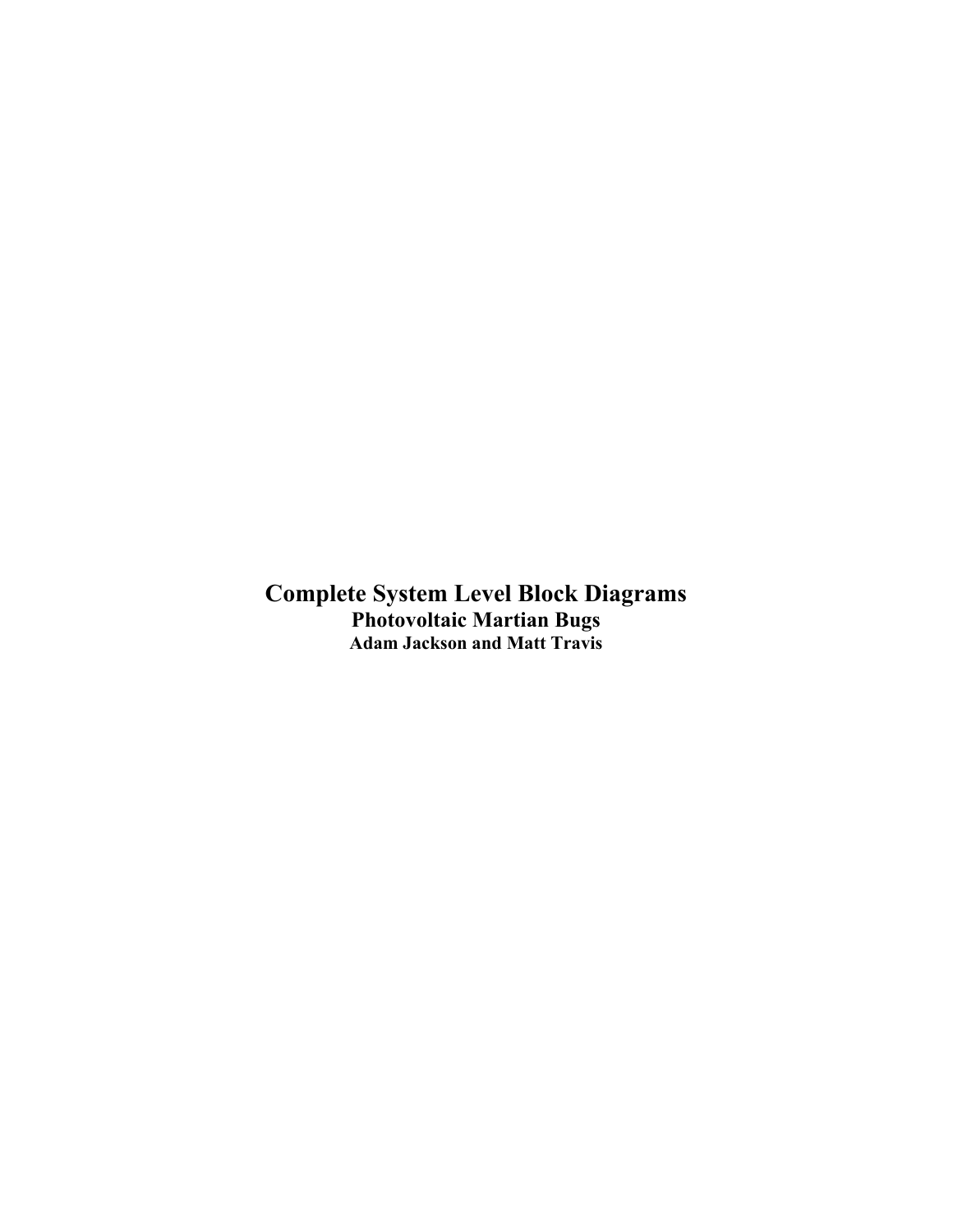# Hardware Subsystems

The Photovoltaic Martian Bugs have the following hardware subsystems. Each subsystem is listed with its inputs and outputs, along with an operational description for each mode. Refer to Figure 1 for the hardware organization and Figure 2 for the hardware flowchart.

### Subsystem: Light level sensor Inputs: Photons Outputs: Light level signal Operation:

The bug is equipped with two or more light level sensors. Each of these sensors are mounted in a different position on the bug, each facing a different direction. In all modes, including the "off" modes, these sensors generate a signal indicating the current light level. This signal is used to determine whether the light level is sufficient to continue operation. In Forage mode, the microcontroller compares the light signals from the sensors and walks towards the region with more light. If the light level exceeds some threshold, the bug stops foraging and begins transmitting an infrared signal for other bugs to home in on.

Subsystem: Infrared transceiver Inputs: Infrared data Outputs: Infrared data Operation:

The bug is equipped with two or more infrared transceivers. These are used for communication between bugs. In the Forage mode, the bug listens to the IR transceiver. If it receives a transmission from another bug indicating a good light source, the bug enters Tracking mode. In the Tracking mode, the microcontroller compares the relative strength of the received signals to determine the location of the bug sending the transmissions. To determine location a more than one transceiver is required. If the bug receives a signal on its left receiver it will turn left and move forward. The tracking bug continues to execute these moves and turns to converge on the position of the sending bug. If a signal is detected on more than one receiver the strongest of the signals will be chosen. In Transmission mode, the microcontroller sends out an IR signal on the transceiver to alert other bugs in the area of a strong light source. It waits for some period of time to allow the other bugs to converge on the signal, and then returns to Random-Walk mode. In all other modes, the IR transceivers are powered off.

Subsystem: Photovoltaic Cells Inputs: Photons Outputs: Power Operation:

In all modes, the photovoltaic cells convert photons to electric current. This current is used to charge the backup battery, move the bug, and process the various other input signals the bug receives.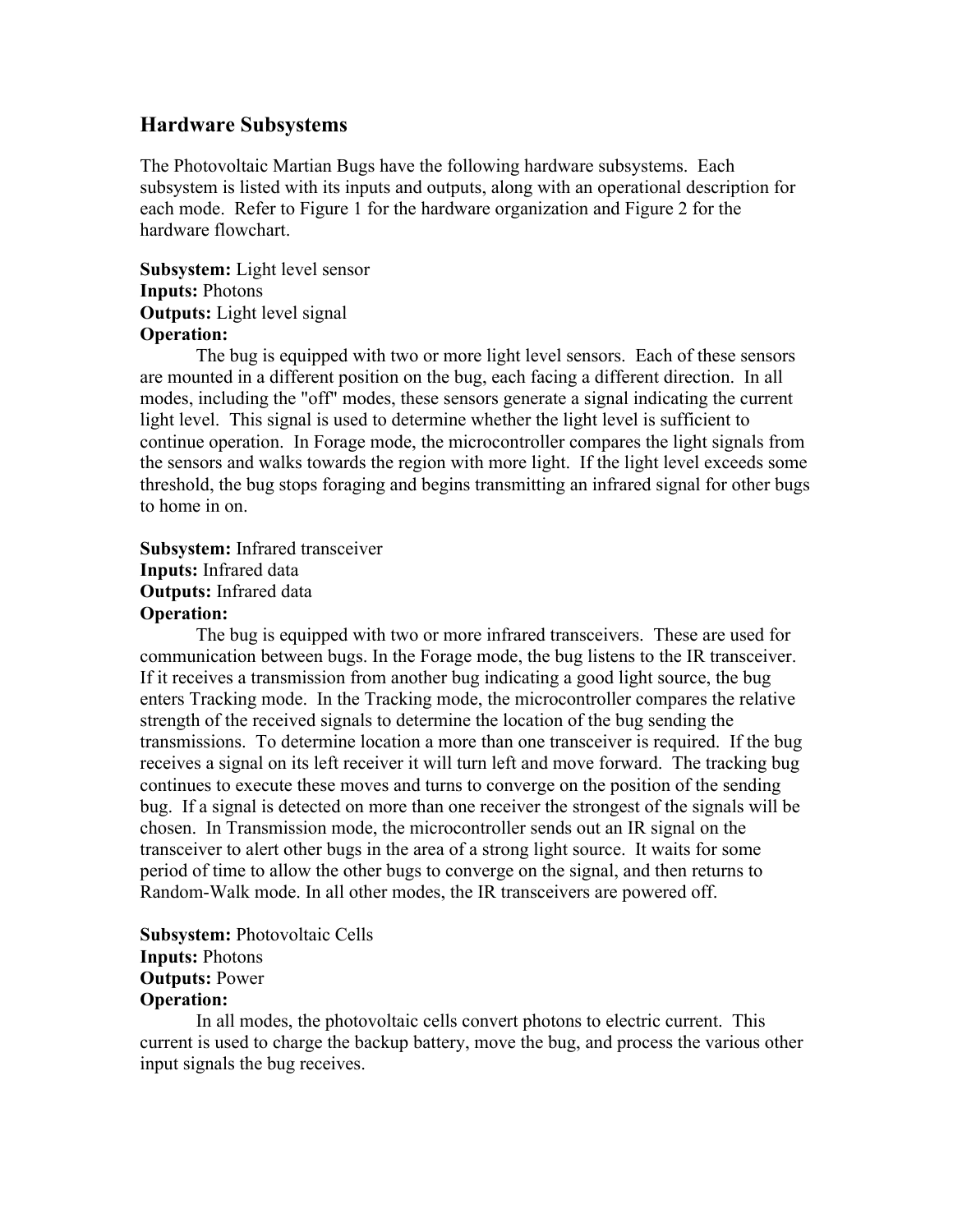### Subsystem: Battery Inputs: Trickle-charge current Outputs: Back-up current Operation:

In all modes, the battery supplies the operational current needed to run the bug. It acts as a voltage source in parallel with the photovoltaic cells. The battery is not the primary power source. It is only intended to supplement the power from the solar cells during high load or low light conditions.

Subsystem: Collision sensors Inputs: Hard objects **Outputs:** Collision signal Operation:

In all the moving modes (Tracking, Forage, Random-Walk), the collision sensors detect collisions with other objects. The microcontroller uses this signal to correct the path of the bug to avoid the object. In all other modes the collisions sensors have no effect.

Subsystem: Motor and power electronics Inputs: Motion signal Outputs: Kinetic energy Operation:

In all the moving modes (Tracking, Forage, Random-Walk), the microcontroller sends motion signals to the motor to move the bug. The bug is capable of forward and reverse motion and can turn. In all the other modes this subsystem does nothing.

Subsystem: User I/O Inputs: Button presses Outputs: Blinking LEDs Operation:

In all modes, the LEDs blink to indicate the current mode of operation. The user can change the operating mode by pressing one of the buttons (Sleep or Power).

#### Subsystem: Microcontroller

Inputs: Light level, collision signal, button presses, infrared data Outputs: LED signals, motion signal, infrared data Operation:

The microcontroller determines the current mode from the various inputs. Based on the current mode, the microcontroller generates the desired output signals. This is described in more detail in the next section.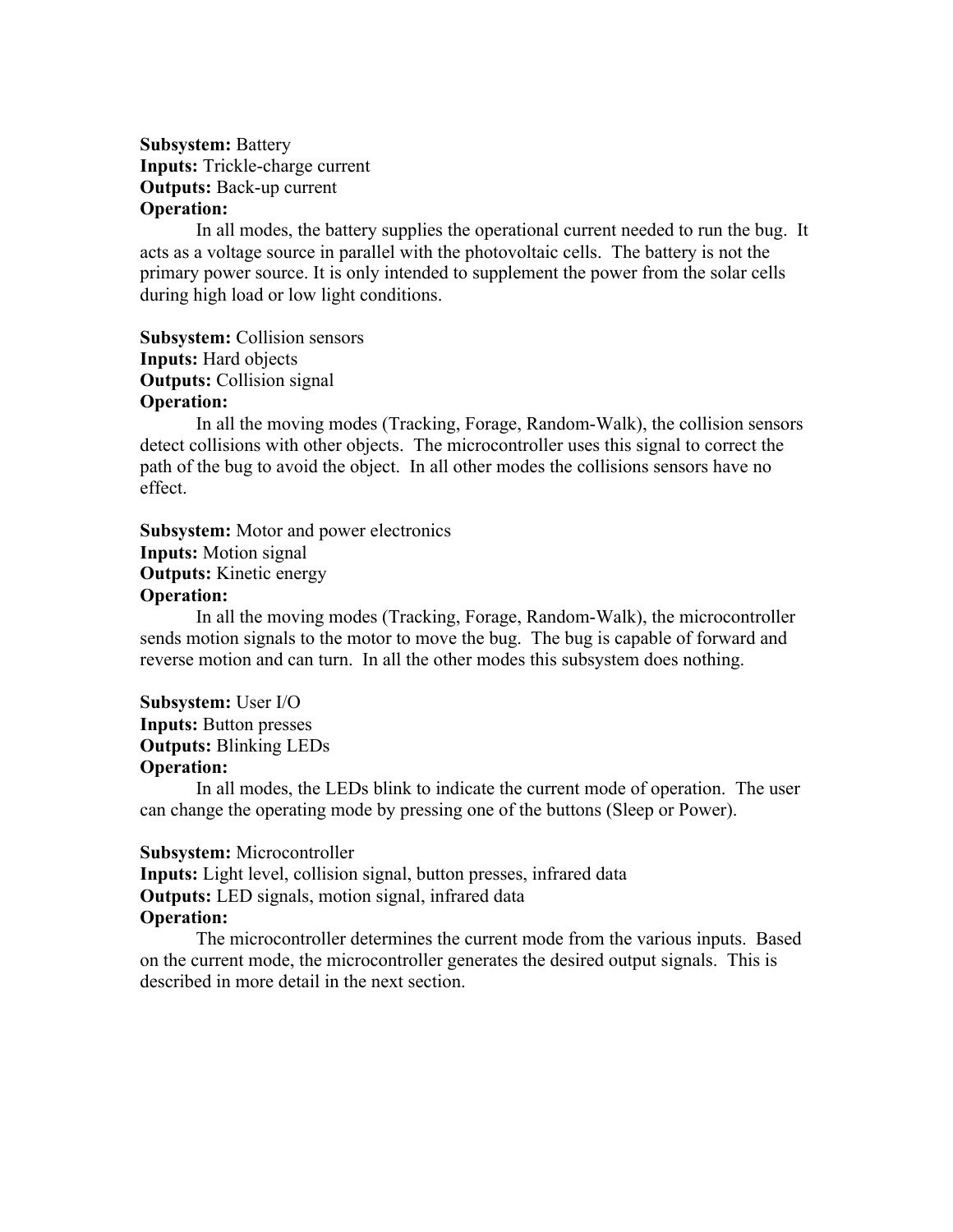## Software Subsystem

The following is a breakdown of each of the software subsystems. The overall software flow chart seen in Figure 3 shows the interconnections between the software modules and how the system moves from state to state.

Subsystem: Random Walk Mode Inputs: Light level data, collision signals, button presses **Outputs: Motion** Operation:

In random walk mode the bug will move a random distance X then turn in a random direction Y. The distances and direction will not be entirely random but will have enough combinations to have the appearance of randomness. This mode will also monitor the light level being input from the light sensors. If the level drops too far it will enter into Forage mode. If the bug encounters an object it will stop, back up, and turn a specified direction away from the object, and continue.

Subsystem: Forage Mode Inputs: Light level, collision signal, button presses, infrared data **Outputs: Motion** Operation:

In Forage mode the bug attempts to find a stronger light source. In this mode its movements are no longer random but are based upon the inputs of the light sensors. If one light sensor produces a higher light level than the other the bug will turn in the direction of that sensor and continue forward. If the light levels are the same on both sensors the bug will continue to move straight forward. The bug will move in this manner until the light sensors read adequate light levels. This mode maintains the same procedure for encountering objects in the random walk mode. This mode also accepts signals from an infrared receiver. These signals indicate that another bug has found light and the receiving bug will attempt to locate the transmitting bug. If no signals are received and no light can be found after a certain amount of time the bug will enter sleep mode.

#### Subsystem: Tracking Mode

Inputs: Light level, collision signal, button presses, infrared data Outputs: Motion, status LED

#### Operation:

If the bug is in Forage mode and looking for light it may receive an infrared signal from a second bug. This signal will tell the bug that there is light in a general direction. The receiving bug will detect which IR receiver has the strongest signal and turn in that direction and continue. The bug will continue doing this until it reaches and adequate light level or it loses the IR signal. If it loses the signal, it will return to forage mode and continue.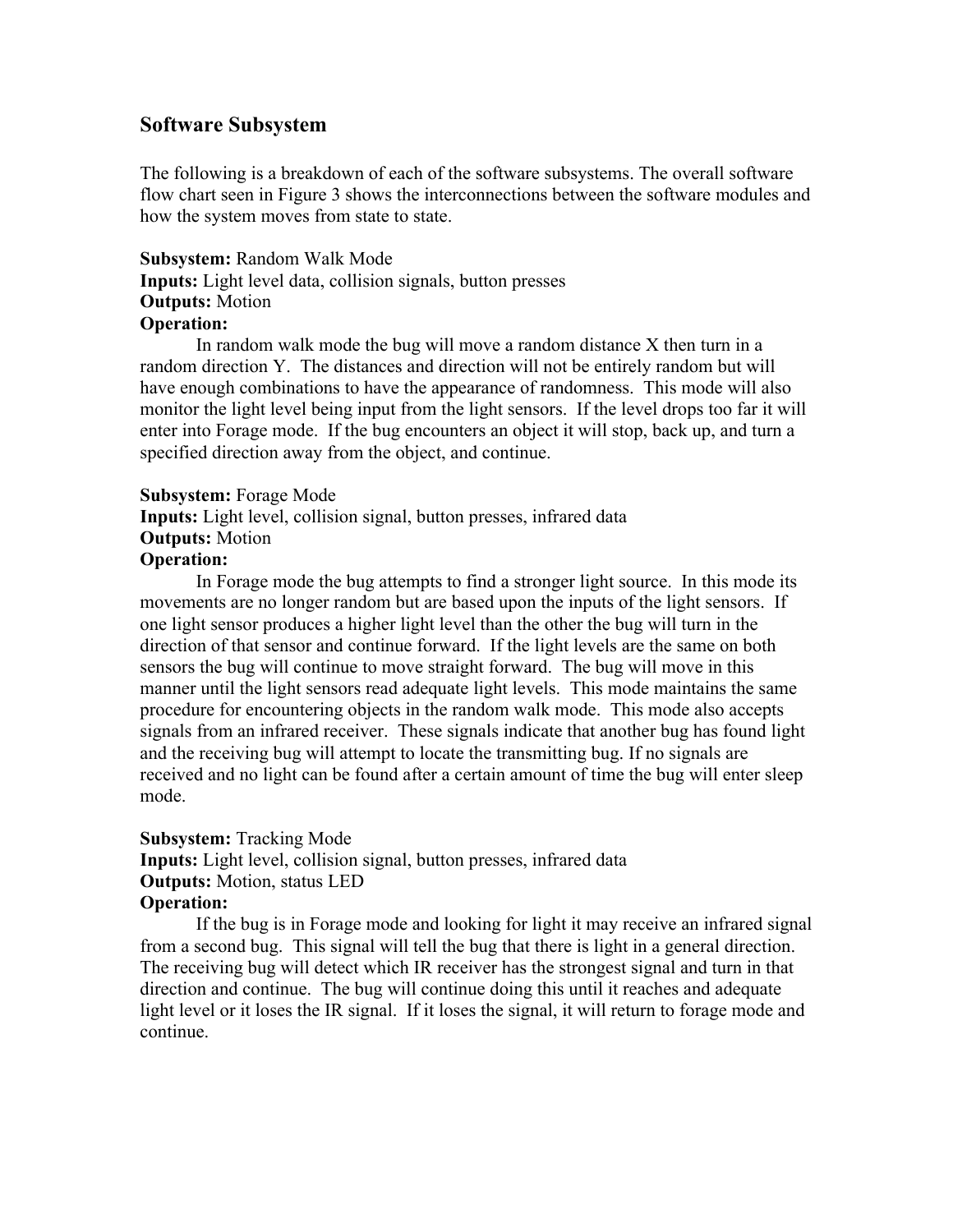Subsystem: Transmission Mode Inputs: Light level, button presses Outputs: LED signals, infrared data Operation:

When a bug finds a light source that is adequate to exit forage mode it will stop moving and begin to pulse out data on the IR transmitter. These signals indicate to other bugs that there is light at its location. Bugs receiving this signal will then attempt to converge on its location.

Subsystem: Sleep Mode Inputs: Light level, button presses Outputs: LED signals Operation:

In sleep mode the bug does nothing besides wait. The bug waits for light to return or for an input from the user. While in this mode the solar cells collect what light they can to charge the battery and run the status LED.

Subsystem: Death Mode Inputs: Photons Outputs: None Operation:

If the bug is in standby mode too long it has the possibility of depleting all of its energy sources. The system requires a very minimal amount of power in standby but if such power is not available the bug will not be able to continue operation. If this occurs the bug will essentially die. The bug will stay in this mode until human intervention revives it from this mode.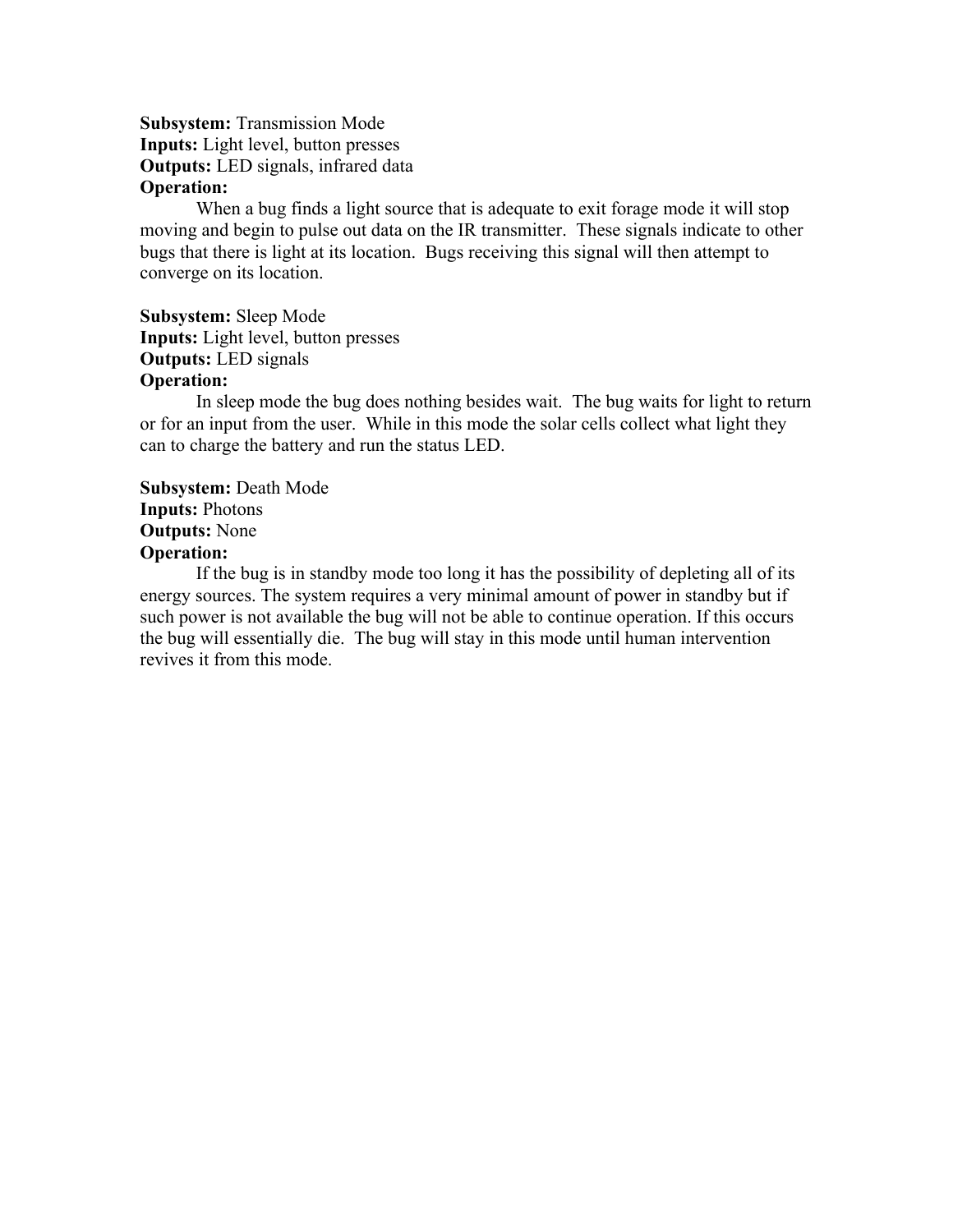

Figure 1: Hardware organizational chart



Figure 2: Hardware flowchart